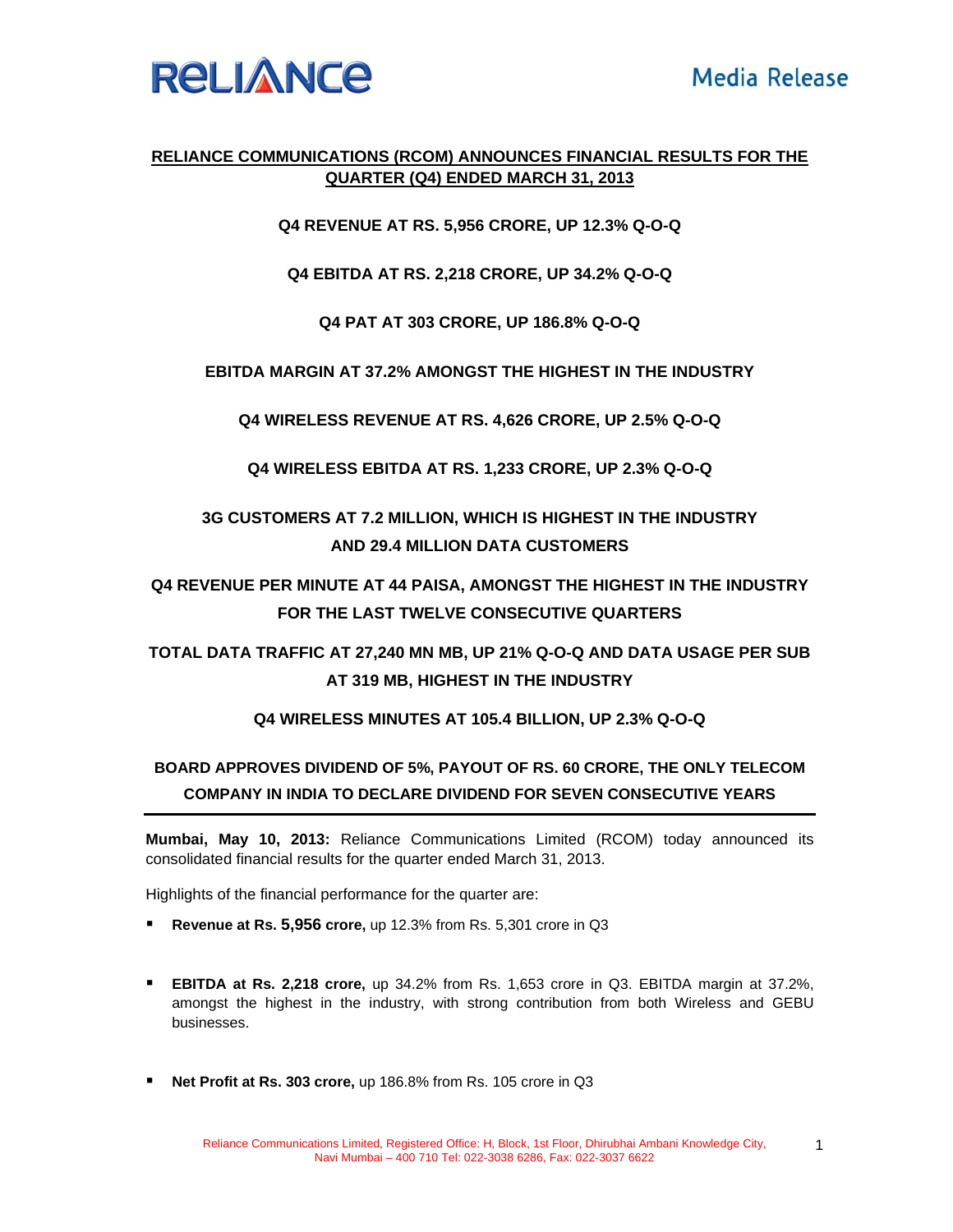

#### **KEY HIGHLIGHTS:**

- **1. Consolidated Revenue & EBITDA:** RCOM Q4 total revenues at Rs. 5,956 crore, up 12.3% from Rs. 5,301 crore in Q3. Q4 EBIDTA at Rs. 2,218 crore, with EBITDA margin of 37.2% amongst the highest in the industry.
- **2. Wireless Revenue & EBITDA:** Q4 wireless revenue at Rs. 4,626 crore, up 2.5% q-o-q. Q4 wireless EBITDA at Rs. 1,233 crore, up 2.3% q-o-q.
- **3. RPM**: RPM stood at a healthy 44 paisa. We have successfully achieved RPM stability for the last 12 consecutive quarters amidst intense competition and over supply of minutes in market place.
- **4. Global Enterprise (GEBU) Revenue & EBITDA**: Q4 Revenues at Rs. 2,466 crore, up by 0.5% from Rs. 2,454 crore in Q3. Q4 EBIDTA at Rs. 569 crore, up by 0.2% q-o-q. Q4 EBITDA margin stands at 23.1%.
- **5. RCOM continues to be free cash flow positive**. RCOM generated operational cash flow (EBITDA) of Rs. 2,218 crore in Q4. This is the second full year of positive free cash flow (FCF) for the company and this trend shall continue in succeeding years. RCOM on  $10<sup>th</sup>$ May, 2013 made full repayment of a syndicated ECB loan facility of US\$500 million (over Rs. 2,700 crore) on the due date. The loan was taken in 2007 from a group of international banks.
- **6. Reliance Communications Unveils Large-scale Network Expansion Plan:** RCOM announced ambitious plans to expand its pan-India network significantly through strategic 2G GSM Intra-Circle Roaming agreements with existing operators, offering its customers wider coverage and uninterrupted service across the country. Once in place, RCOM's 2G GSM customers will be able to roam seamlessly on all partner networks, free of any additional cost.

These ICR agreements will increase RCOM's national 2G GSM network footprint by 10,000 base stations and bring in an addressable market of over 150 million customers, adding up to a market opportunity of over Rs. 10,000 crore. All agreements with existing telecom operators are likely to be completed by the end of the second quarter of the ongoing financial year. The first such arrangement signed with Aircel offers RCOM customers seamless mobility and a wider footprint, while providing an impetus to the Company's yields, both in terms of revenue market share and customer market share.

- **7. RCOM further hikes tariffs by 20% across India:** RCOM further hiked tariffs by 20% across India and cut promotional & concessional offers by as much as 65%. The tariffs for all commitment plans have been hiked by 20-30% which are being used by a large part of our customer base. The move is aimed at bringing greater RPMs and profitability.
- **8. RCOM and Ericsson sign USD 1 billion managed services contract for wireline and wireless networks for North and West India:** Last quarter we announced USD 1 Billion partnership with Alcatel-Lucent to provide all comprehensive and value-enhancing management to RCOM's networks and services in the Eastern and the Southern regions of the country to deliver a world-class seamless voice and data communications experience to customers.

Further to this, RCOM signed a full-scope managed services agreement with Ericsson for USD 1 billion to operate and manage the wireline and wireless networks for Northern and Western states of India.

As per the contract, Ericsson will manage the day to day operations across wireline and wireless networks and will take over responsibility for field maintenance, network operations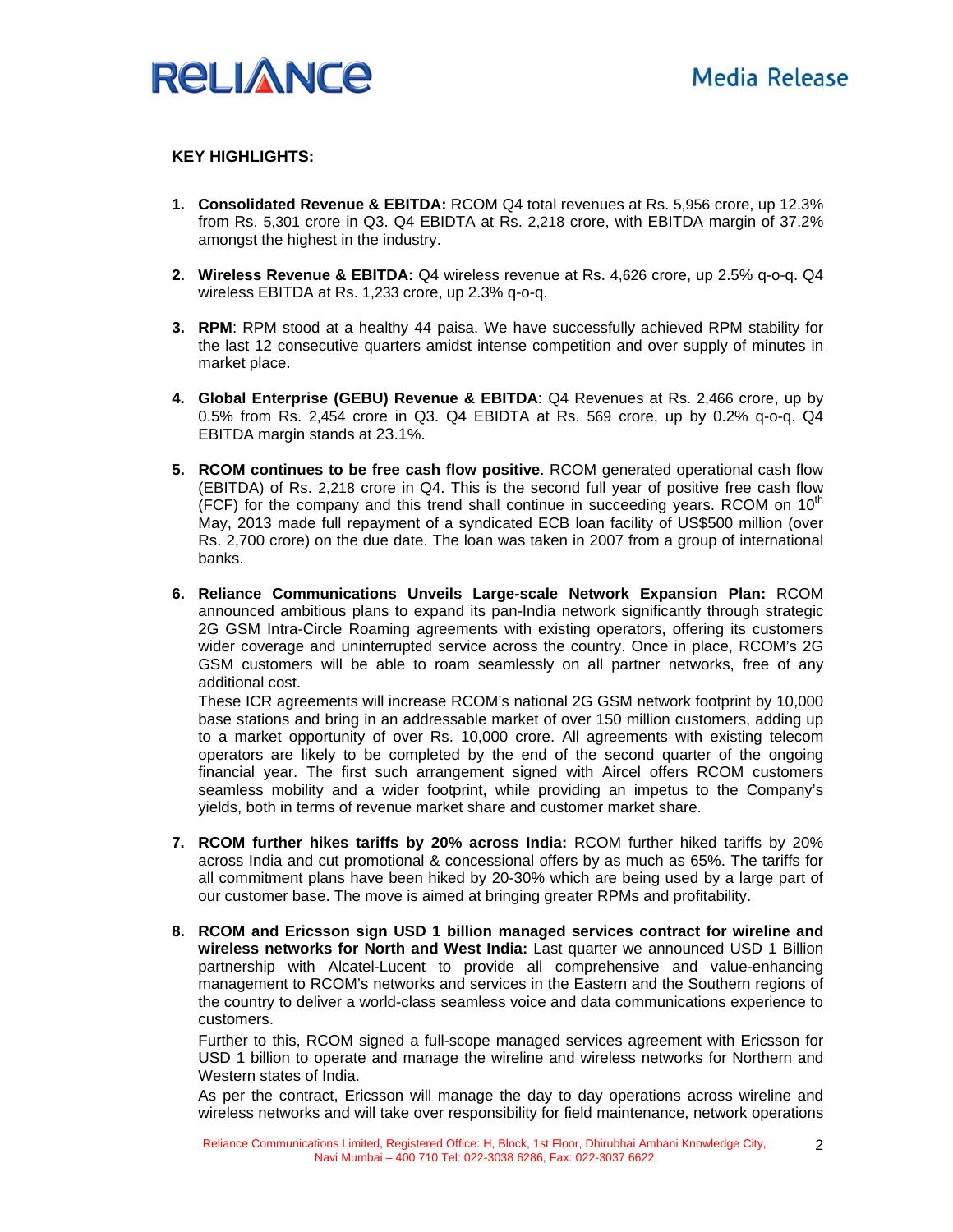

and operational planning of RCOM 2G, CDMA and 3G mobile networks. This agreement is aimed to meet the fast evolving customer demand for communications applications and services in one of the world's most dynamic telecom markets.

Both these managed services contracts will provide integrated management to deliver world class customer experience using global expertise and bringing in operational efficiencies and cost optimization.

**9. Reliance Jio Infocomm & RCOM sign Rs. 1,200 crore agreement:** Reliance Jio Infocomm Ltd. and RCOM signed a definitive agreement for approx. Rs. 1,200 crore as one time indefeasible right to use (IRU) fees for sharing RCOM's nationwide inter-city fiber optic network infrastructure. Under the terms of the agreement, Reliance Jio Infocomm will utilize multiple fiber pairs across RCOM's 1,20,000 kilometres inter-city fiber optic network to provide a robust and future-proof backbone for rolling out its state-of-the-art 4G services.

As per the agreement, Reliance Communications will in turn have reciprocal access to optic fiber infrastructure to be built by Reliance Jio Infocomm in the future. The agreement provides for joint working arrangements to be put in place immediately for upgradation of the optic fiber network, to ensure seamless delivery of next generation services.

This agreement is the first in an intended comprehensive framework of business cooperation between Reliance Jio Infocomm and Reliance Communications to provide for optimal utilization of the existing and future infrastructure of both companies on reciprocal basis, including inter alia, inter-city fiber, intra-city fiber, towers and related assets.

- **10. Reliance Globalcom integrates Hawk cable system with Reliance Global Network:**  Reliance Globalcom, the leading global provider of international wholesale telecom services with a presence in high growth emerging and developed markets covering US, Europe, Middle East and Asia, announced the activation of its Hawk submarine cable system in Egypt and it's seamless integration with the Reliance Globalcom Network. The integration of the Hawk submarine cable system with the Reliance Global Network will enable additional capacity of 20 terabits in the Mediterranean region and will enable Falcon to carry the same capacity between Europe and India as well as between Europe and Middle East.
- **11. RCOM partners with Twitter in India:** RCOM announced a partnership with Twitter in India to launch a first of its kind bundled prepaid plan 'Reliance Twitter Access Pack' for all Reliance GSM subscribers in the country. Through this partnership, RCOM becomes the first telecom operator in the country to partner with Twitter in India on the new 'Twitter Access' program. Reliance GSM prepaid customers across the country can now follow friends, family, news, cricket, entertainment and all their interests with unlimited Twitter access without paying any extra data consumption charges.

#### **12. Major Rewards & Recognition during the year, FY2013:**

**CIO Masters Award:** RCOM won CIO Masters Awards 2013. This award presented by Network 18 for our IT security initiative "Deployment of Data Leakage Prevention Solution in RCOM".

**EMC Transformers Award:** RCOM won the EMC Transformers Award 2012 in being the leading edge IT BIG DATA successes. This award identifies and recognizes change being brought in Indian Enterprises through smart and judicious use of IT Infrastructure. We won this Award for our initiative in building Next Generation BIG DATA Analytics Platform for near Real Time Reporting, using Open Source Technologies, by our internal IT.

**Aegis Graham Bell Award:** RCOM won the Aegis Graham Bell Awards 2012 for "Best Broadband Data Network", which reinforce our belief that RCOM is best positioned to capitalize data opportunity with it's "Built for Internet" network.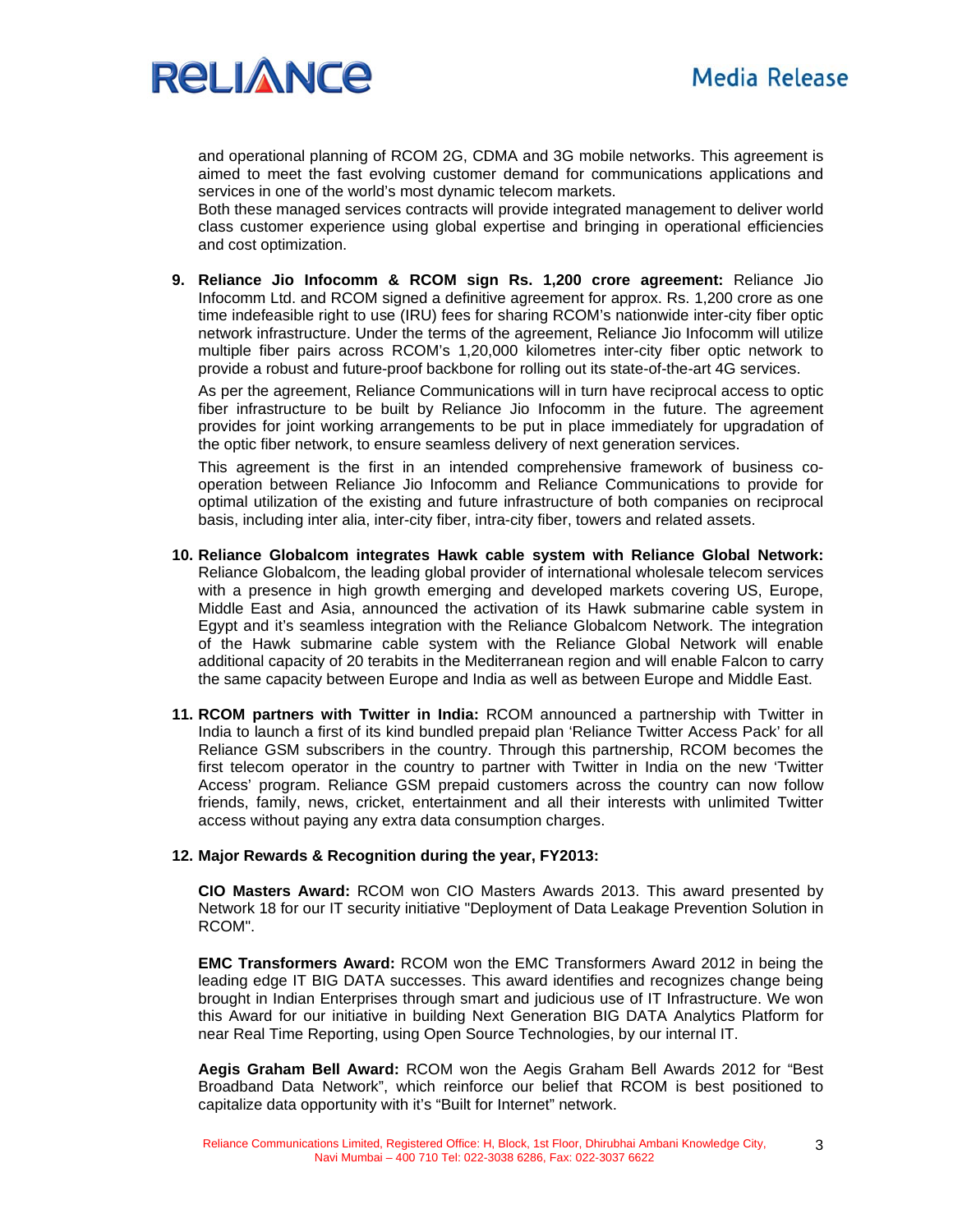

**Annual EDGE Award:** RCOM won UBM's (a leading global business media company) Annual EDGE Award 2012 third time in a row. RCOM's Open Source initiative was recognized under "Best Project" category.

**Economic Times Telecom Award:** RCOM has been conferred the Best Quality of Service Award for the second time in a row at the prestigious Economic Times Telecom Awards 2012.

**Media EMVIES Award:** RCOM won the Gold award in the Best Media Innovation - Digital Social Media category in the annual Media EMVIES Awards 2012.

**Frost & Sullivan India ICT Award:** Awarded as the 'Managed Video Conferencing Service Provider of the Year' by 2012 Frost & Sullivan India ICT Awards.

**Global Excellence Award:** Reliance was awarded TM Forum Global Excellence Award 2012 – 'Business Innovation', in Dublin - Ireland this year. This award was conferred for 3G Video on demand innovative platform - demonstrating the most innovative and successful new service or business model.

**Green IT Enterprise Award:** Top Green IT Enterprise Award 2012 instituted by IDG Media in recognition of our contribution towards green and clean environment

#### **About Reliance Communications**

Reliance Communications Limited founded by the late Shri Dhirubhai H Ambani (1932-2002) is the flagship company of the Reliance Group. The Reliance Group currently has a net worth in excess of Rs. 90,000 crore (US\$ 17.7 billion), cash flows of Rs. 8,000 crore (US\$ 1.6 billion), net profit of Rs. 3,200 crore (US\$ 0.6 billion).

Reliance Communications is India's foremost and truly integrated telecommunications service provider. The Company, with a customer base of over 130 million including over 2.5 million individual overseas retail customers, ranks among the Top 6 Telecom companies in the world by number of customers in a single country. Reliance Communications corporate clientele includes over 35,000 Indian and multinational corporations including small and medium enterprises and over 800 global, regional and domestic carriers.

Reliance Communications has established a pan-India, next generation, integrated (wireless and wireline), convergent (voice, data and video) digital network that is capable of supporting best-of-class services spanning the entire communications value chain, covering over 24,000 towns and 600,000 villages. Reliance Communications owns and operates the world's largest next generation IP enabled connectivity infrastructure, comprising over 277,000 kilometers of fibre optic cable systems in India, USA, Europe, Middle East and the Asia Pacific region.

4